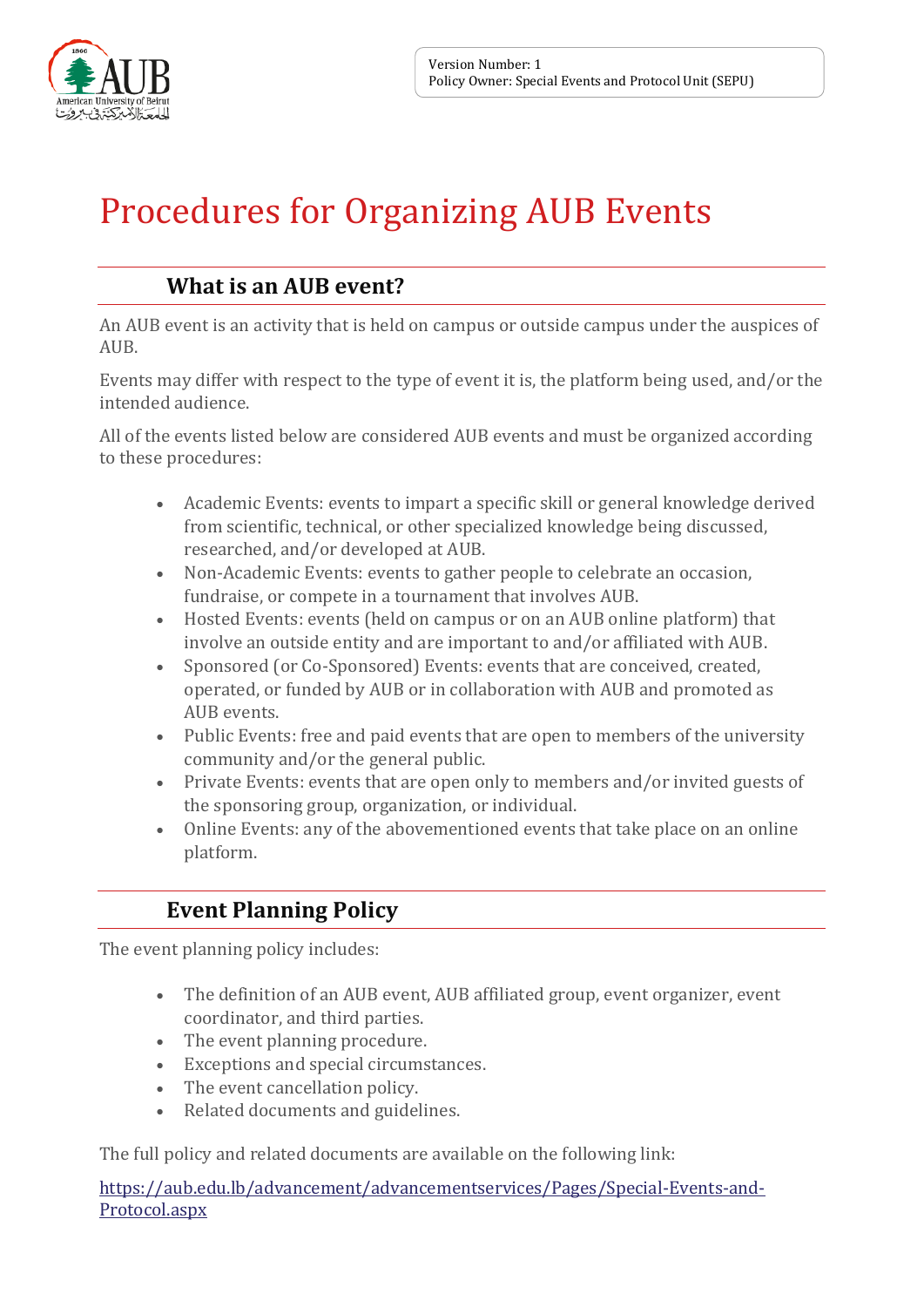## **The Role of the Special Events and Protocol Unit (SEPU)**

The role of the Special Events and Protocol Unit (SEPU) is to leverage its planning expertise and attention to detail to ensure that university policies are observed.

The unit is also responsible for ensuring that:

- The event is of a high standard.
- Its objectives are met.
- Information about the event is communicated well and in accordance with AUB's communications strategy.
- The event serves the mission of the university.
- AUB supporters are recognized appropriately.
- Events follow the AUB compliance policy.

## **Public Affairs Committee**

The Public Affairs Committee (PAC) is a standing committee established to ensure that all events and activities held on AUB premises and/or under the auspices of AUB are in accordance with the university's political neutrality.

The function of the PAC is to:

- Oversee activities held on campus and/or under the auspices of AUB related to government relations, political and public figures, and media communications, subject to the oversight of the president.
- Review all events organized under the auspices of AUB and/or on AUB premises involving political party representatives or potential political candidates or any individual with a public political profile.

#### **Invitees, Speakers, and Sponsors**

All event invitees, speakers, and sponsors should be vetted before being approached by any AUB entity.

The list of vetted invitees, speakers, and sponsors should be uploaded to Infosilem.

#### **What is Infosilem?**

Infosilem is an event and room reservation system that is used to:

- Unify all stakeholders by providing a single system of reference for all scheduling activities.
- Provide booking flexibility, calendar visibility, and consolidation of information and business processes alike.
- Ensure effective scheduling, communication, and workflow mechanisms that streamline the business of managing campus activities.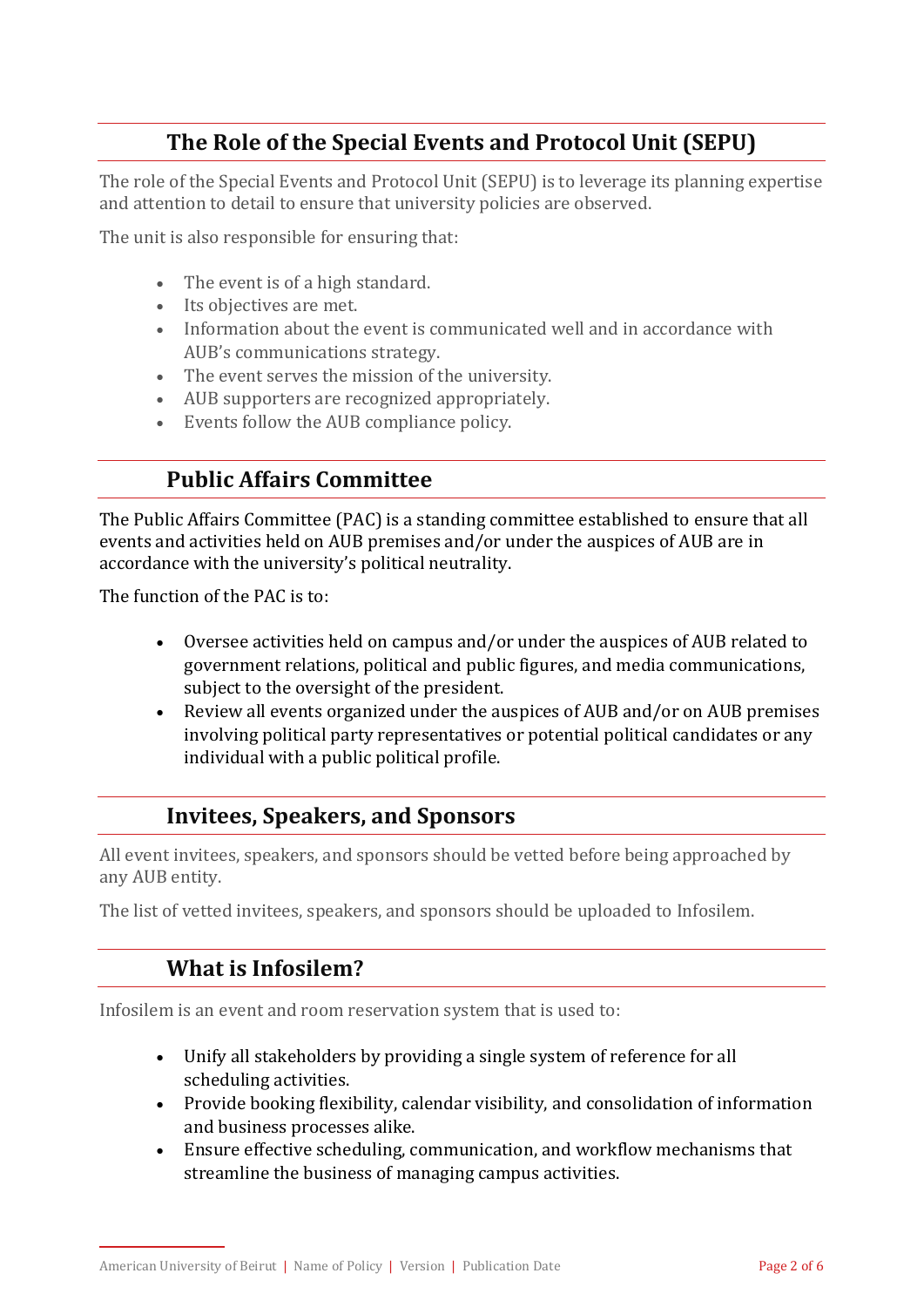## **Process for Faculty Events**

All events organized by faculties should follow this process:

- The requestor accesses Infosilem at the following link: <https://reservations.aub.edu.lb/> and completes the event request form.
- The request will be sent to the faculty events or communications officer for review.
- The event will either receive preliminary approval or be rejected based on the event topic, content, or because of a scheduling conflict.
- If the event request receives preliminary approval, the reservation will be sent to:
	- o SEPU for review.
	- o the venue manager to approve or reject the room reservation request (when applicable).
- After all the event-related material has been uploaded to Infosilem (event program, list of speakers, list of registered attendees, vetting results for speakers and attendees, etc.), SEPU will review and, in most cases, approve the event.
- Before rejecting an event request, SEPU will communicate directly with the requestor.



#### **Faculty Events - Workflow**

American University of Beirut | Name of Policy | Version | Publication Date Page 3 of 6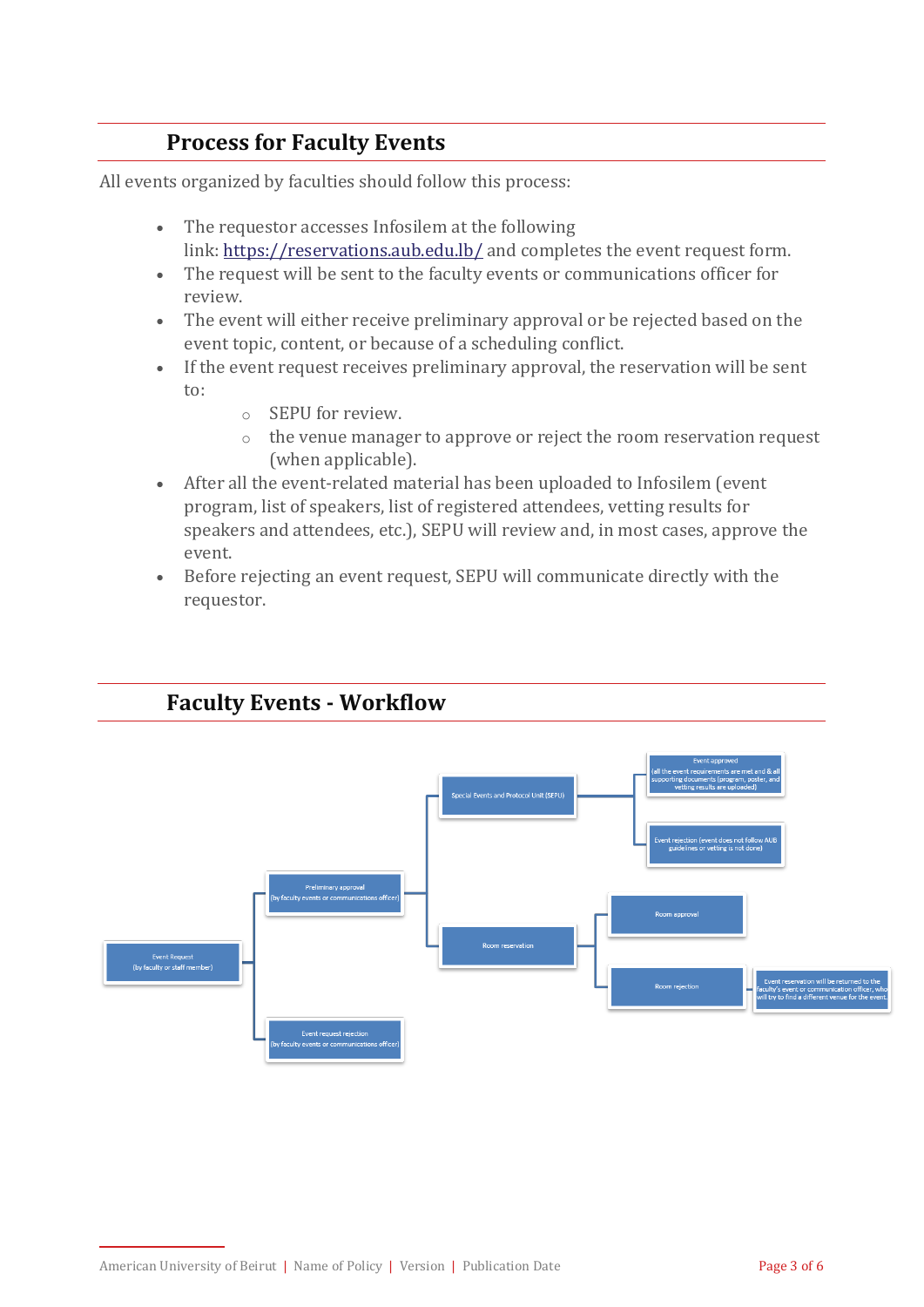## **Process for Administrative Departmental/Center/Unit Events**

All events organized by any AUB unit or center that is not part of an AUB faculty should follow this process:

- The requestor accesses Infosilem at the following link: <https://reservations.aub.edu.lb/> and completes the event request form.
- The request will be sent to the Special Events and Protocol Unit (SEPU) for review.
- The event will either receive **preliminary approval** or be rejected based on the event topic, content, or because of a scheduling conflict. Before rejecting an event request, SEPU will communicate directly with the requestor.
- If the event request receives preliminary approval, the reservation request will be sent to:
	- o the venue manager to approve or reject the room reservation request (when applicable).
- After all the event-related material has been uploaded to Infosilem (event program, list of speakers, list of registered attendees, vetting results for speakers and attendees, etc.), SEPU will approve the event.



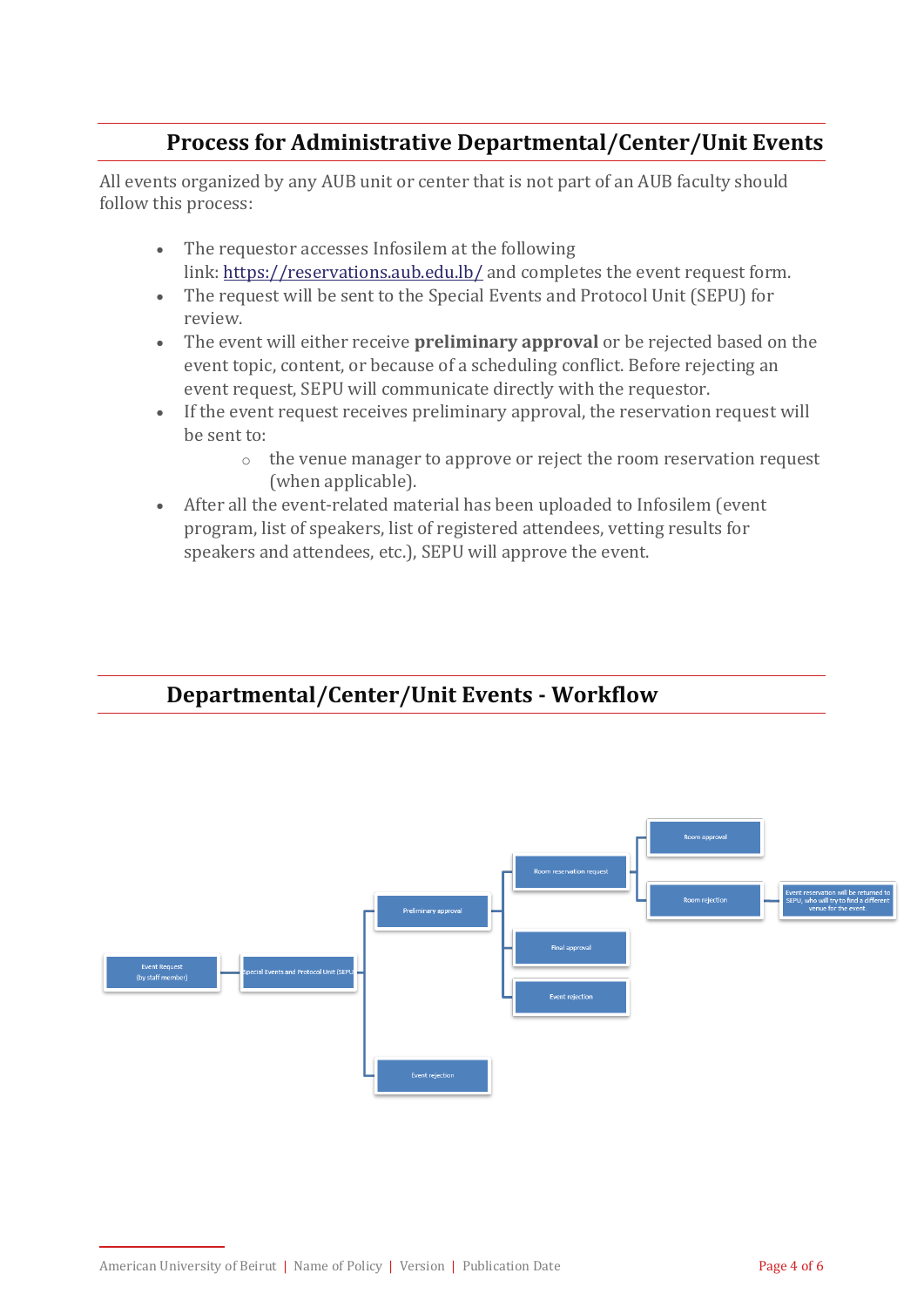### **Infosilem: Required Documents**

- Event visual identity (poster, invitation, banner, etc.)
- Event program (including list of speakers)
- Speaker vetting results
- Attendee vetting results (if registration is required)

## **Frequently Asked Questions**

Q: Is Infosilem an event management tool?

A: No. Infosilem is an event and room reservation tool.

Q: What do I need in order to log in to Infosilem?

A: Infosilem credentials are the same as your AUB account credentials. To log in simply enter your username (xx123) and your AUB password.

Q: Can event requestors edit their entries on Infosilem?

A: No. Event requestors can only delete their entries on Infosilem. Edits can only be done by faculty or unit event coordinators or by SEPU.

Q: Do I have to use Infosilem if I am planning a virtual event?

A: Yes. Infosilem should be used for all types of events (in-person, virtual, hybrid).

Q: Is the room reservation pending until the event is fully approved?

A: No. The room can be reserved even before the event has received final approval from SEPU.

Q: Is any action taken by the system, faculty, unit event coordinator, or the SEPU team to issue invitations based on the information in the event request form?

A: No. This form only provides information about the event. No invitations will be sent.

Q: What happens if I don't submit the vetting results?

A: Failure to submit vetting results for speakers and registered participants will result in the cancellation of your event.